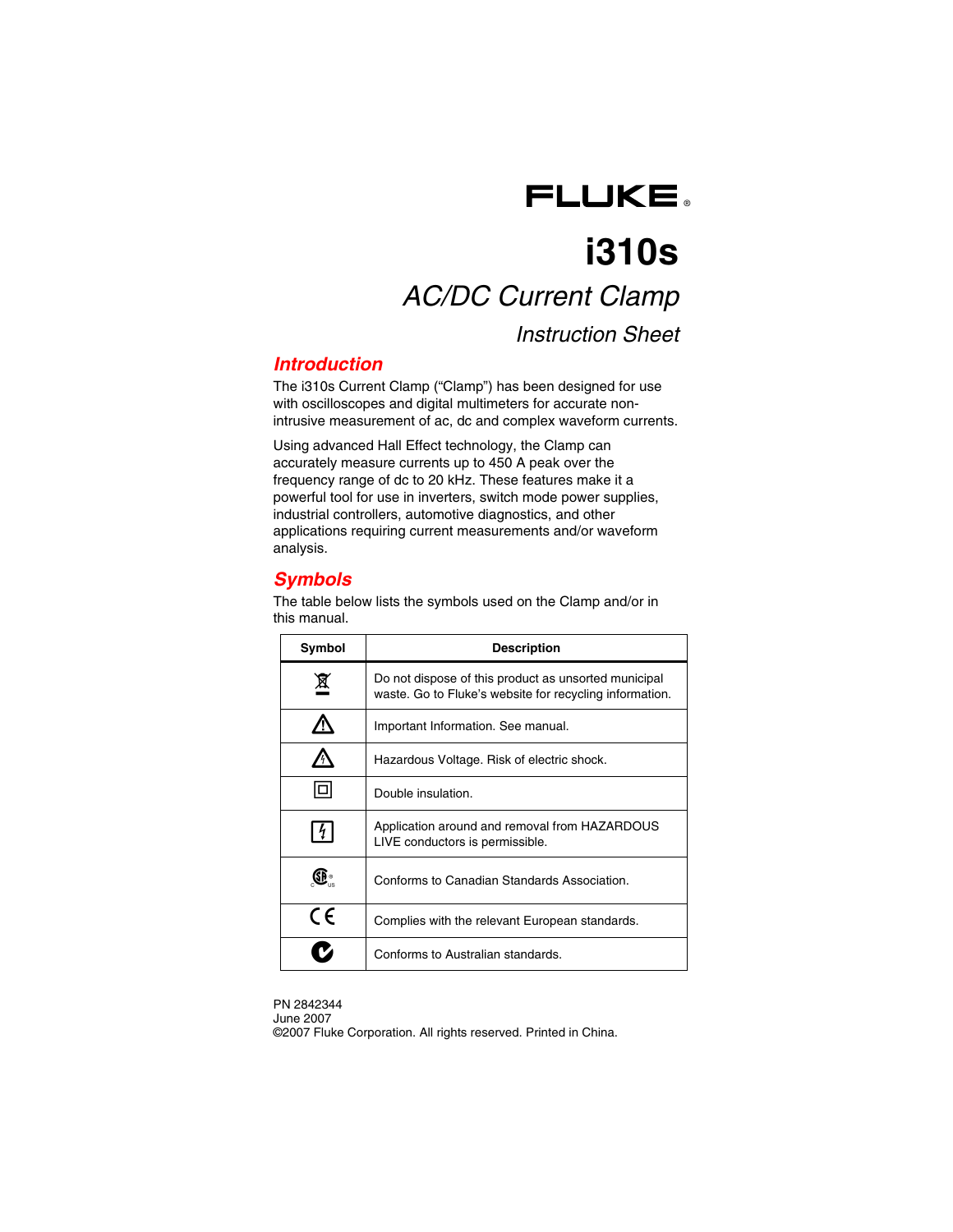## *Safety Instructions*

Please read this section carefully. It will make you familiar with the most important safety instructions for handling your product. In this instruction sheet, a **Warning** identifies conditions and actions that pose hazard(s) to the user. A **Caution** identifies conditions and actions that may damage the calibrator or the test instruments.

# $\triangle$   $\triangle$  Warning

**The Clamp may only be used and handled by qualified personnel. To avoid personal injury, follow these precautions:** 

- **To avoid electric shock, use caution during installation and use of this product; high voltages and currents may be present in circuit under test.**
- **Do not use the Clamp if damaged. Always connect to display device before it is installed around the conductor.**
- **Always ensure the Clamp is removed from any live electric circuit, and leads are disconnected before removing the battery cover.**
- **Use the Clamp only as specified in the operating instructions; otherwise the safety features may not protect you.**
- **Adhere to local and national safety codes. Individual protective equipment must be used to prevent the shock and arc blast injury where hazardous live conductors are exposed.**
- **Do not hold the Clamp anywhere beyond the tactile barrier.**
- **Before each use, inspect the Clamp. Look for cracks or missing portions of the housing or output cable insulation. Also look for loose or weakened components. Pay particular attention to the insulation surrounding the jaws.**
- **Use caution when working with voltages above 60 V dc, 30 V ac rms or 42 V ac peak. Such voltages pose a shock hazard.**
- **Use of this equipment is designed to protect against transients in equipment in fixed equipment installations, such as distribution panels, feeders and short branch circuits, and lighting systems in large buildings.**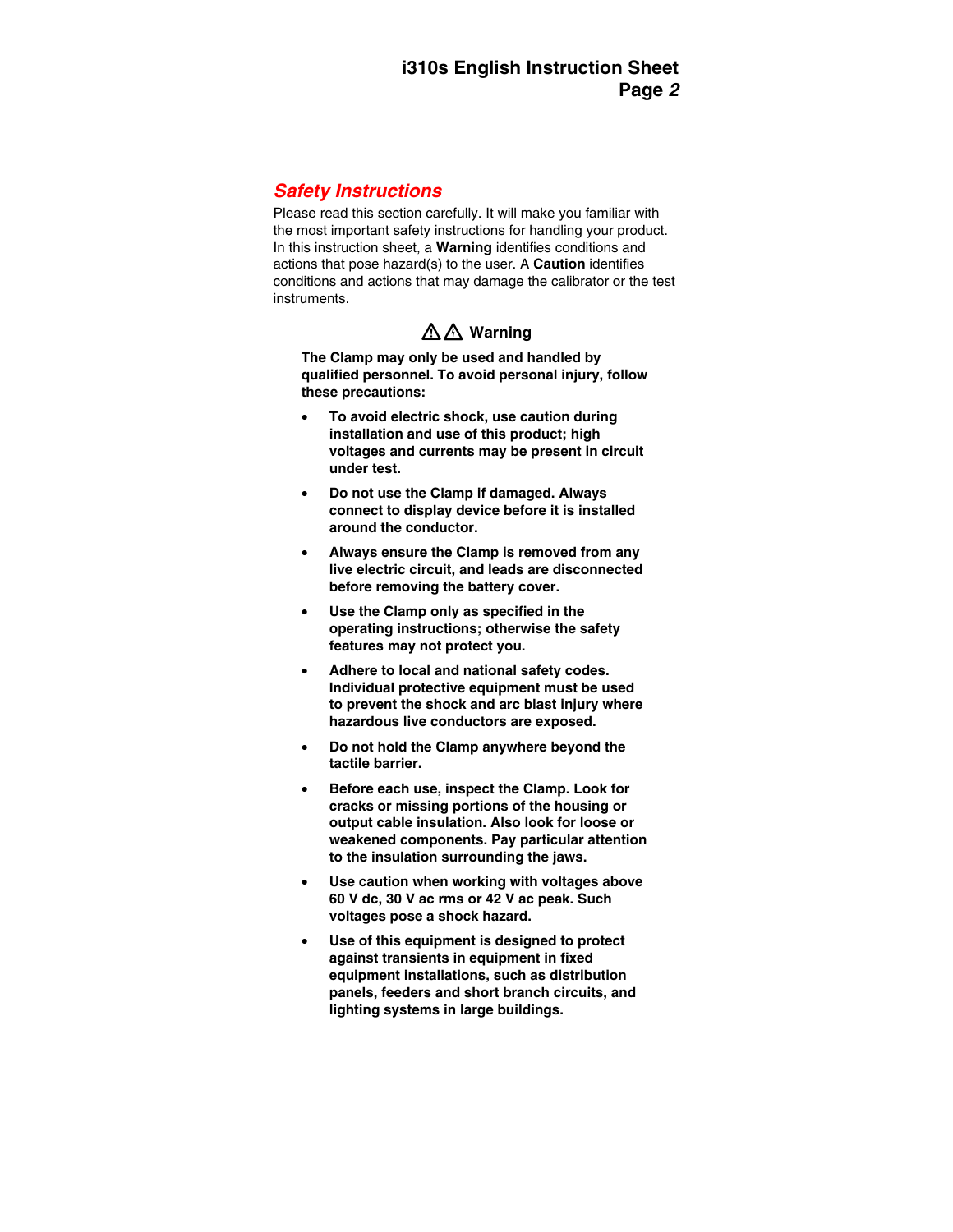- **CAT III equipment is designed to protect against the transients in the equipment in fixed equipment installations, such as distribution panels, feeders and short branch circuits, and the lighting systems in large buildings.**
- **Do not use Clamp in wet environments or in locations that hazardous gases exist.**

## *Specifications*

#### *Electrical Characteristics*

All accuracies stated at  $23^{\circ}$ C  $\pm$  1°C (73.4 °F  $\pm$  33.8 °F)

| <b>Current Range</b>                                  | 30 A and 300 A ac rms or<br>$+45$ A and 450 A dc                                                                                          |
|-------------------------------------------------------|-------------------------------------------------------------------------------------------------------------------------------------------|
| Inrush Current                                        | 600 A ac rms Max                                                                                                                          |
| <b>Output Sensitivity</b>                             | 10 mV/A (30 A)<br>1 mV/A (300 A)                                                                                                          |
| Accuracy                                              | (30 A range) $\pm$ 1 % of reading $\pm$ 50 mA<br>$(300 \text{ A range}) \pm 1$ % of reading $\pm$ 300 mA<br>@25 °C, Bandwidth dc to 1 kHz |
| <b>Bandwidth to Meet</b><br>Accuracy<br>Specification | 1 kHz                                                                                                                                     |
| Phase Shift below 1<br>kHz                            | < 2 degrees                                                                                                                               |
| Resolution                                            | $± 50$ mA (30 A)<br>$± 100$ mA (300 A)                                                                                                    |
| Load impedance                                        | $> 10$ k $\Omega$ and $\leq 100$ pF                                                                                                       |
| <b>Conductor Position</b><br>Sensitivity              | $\pm$ 1.5 % relative to center reading                                                                                                    |
| <b>Frequency Range</b><br>(small signal)              | DC to 20 kHz (-3 dB)                                                                                                                      |
| Temperature<br>Coefficient                            | $\pm$ 0.01 % of reading / °C                                                                                                              |
| Power Supply                                          | 9 V Alkaline, NEDA 1604/PP3 IEC 6LR61                                                                                                     |
| <b>Working Voltage</b>                                | 300 V ac rms or dc                                                                                                                        |
| <b>Battery Life</b>                                   | 30 hours, low battery indicator                                                                                                           |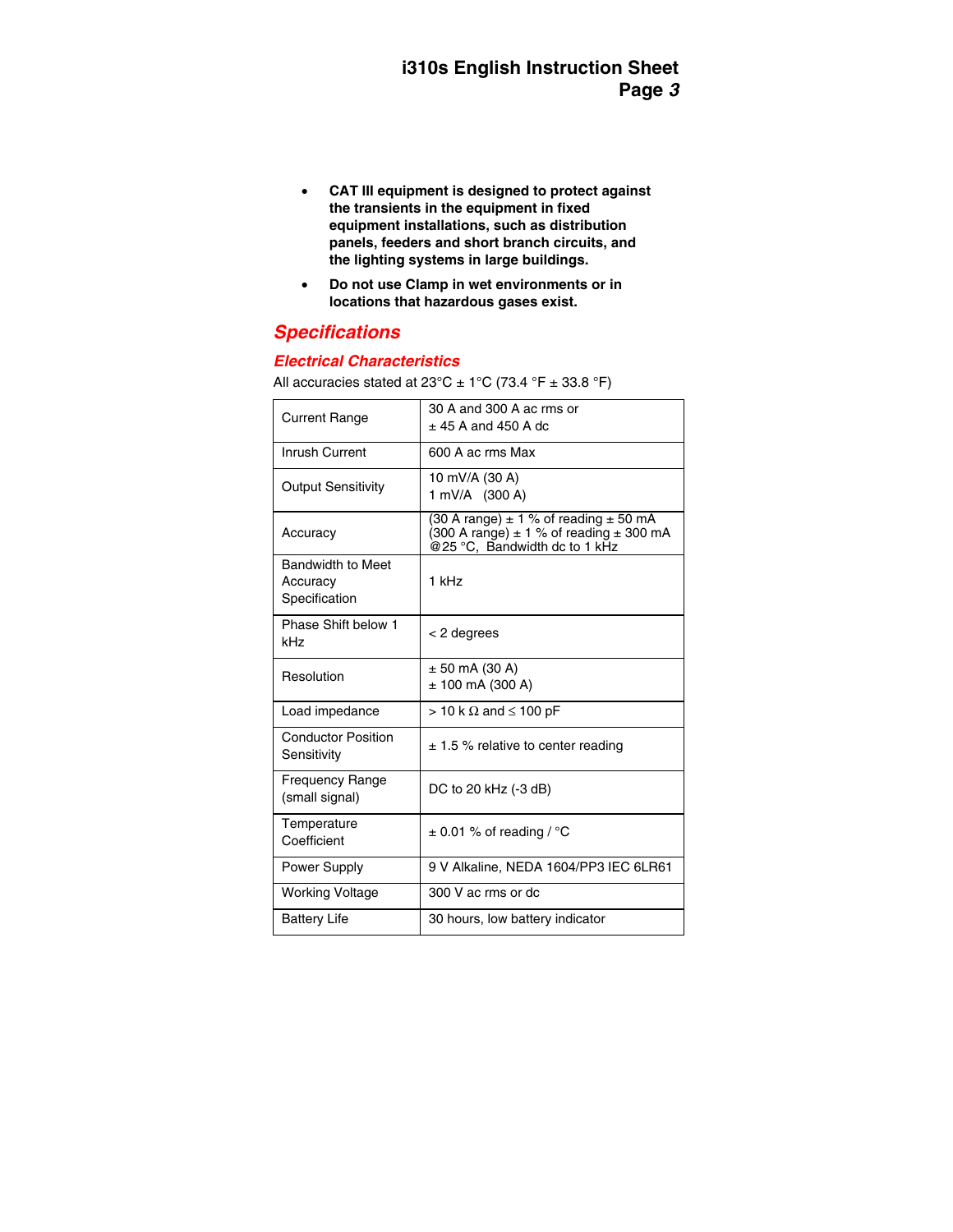## *General Characteristics*

| Maximum Conductor<br>Size                              | 19 mm (0.748 in) diameter                                 |
|--------------------------------------------------------|-----------------------------------------------------------|
| Output Cable and<br>Connections                        | Safety BNC connector supplied<br>with safety 4 mm adapter |
| Output Zero                                            | Manual adjust via thumbwheel                              |
| Cable Length                                           | 2 meters                                                  |
| <b>Operating Temperature</b><br>Range                  | -10 to +50 °C $(14$ to +122 °F)                           |
| Storage Temperature<br>Range (with battery<br>removed) | $-20$ to $+85$ °C (-4 to $+185$ °F)                       |
| <b>Operating Humidity</b>                              | 15 % to 85 % (non-condensing)                             |
| Weight                                                 | 250 g (8.812 oz)                                          |

### *Safety Standards*

EN 61010-1: 2001 EN 61010-2-032: 2002 EN 61010-031: 2002

300 V rms Category III, Pollution Degree 2

Use of the Clamp on **non-insulated conductors** is limited to 300 V ac rms or dc and frequencies below 1 kHz.

*EMC Standards* 

EN 61236 :1998 +A1, A2, & A3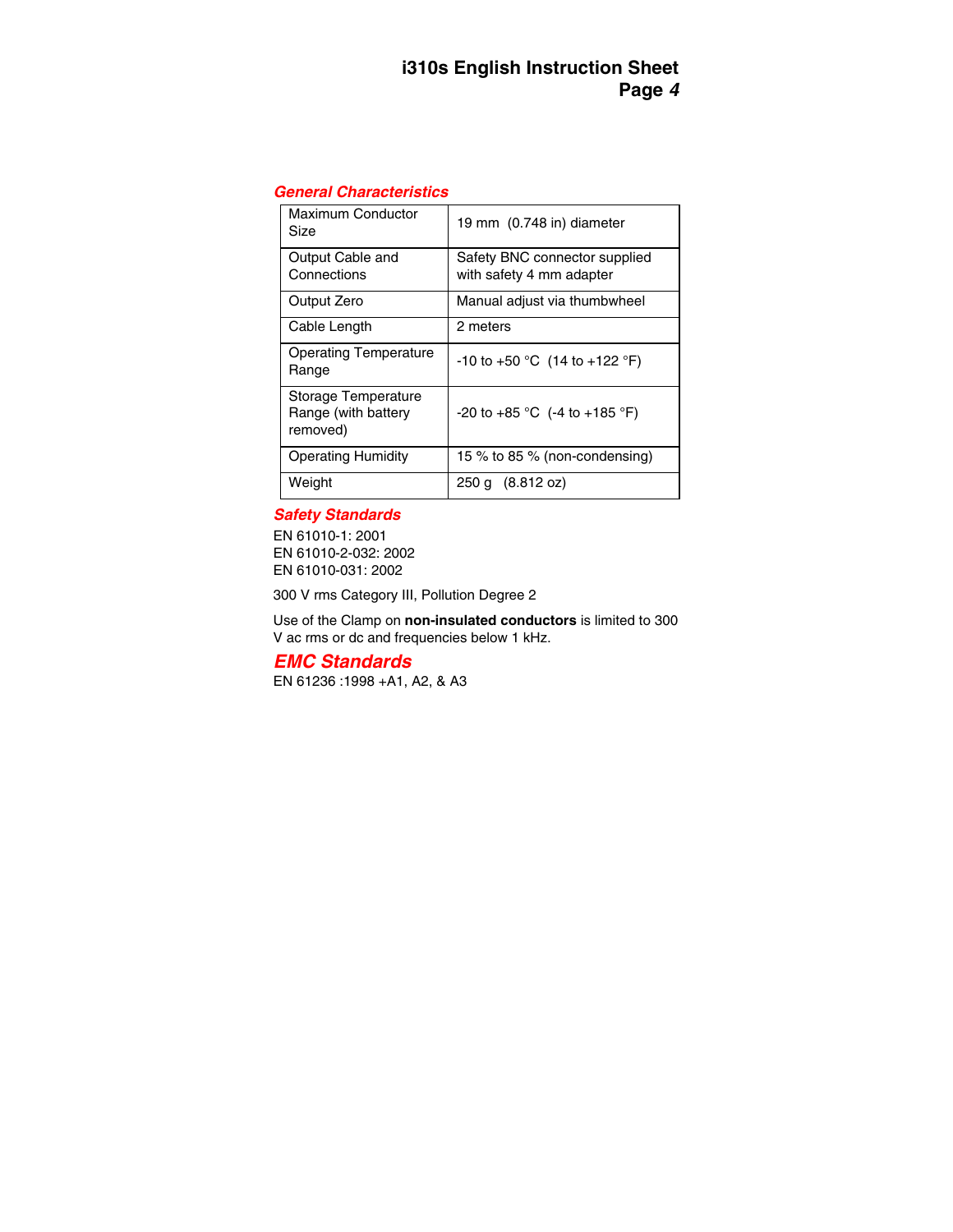## *Typical Performance Plots*



evy01\_4.eps





evy02.eps



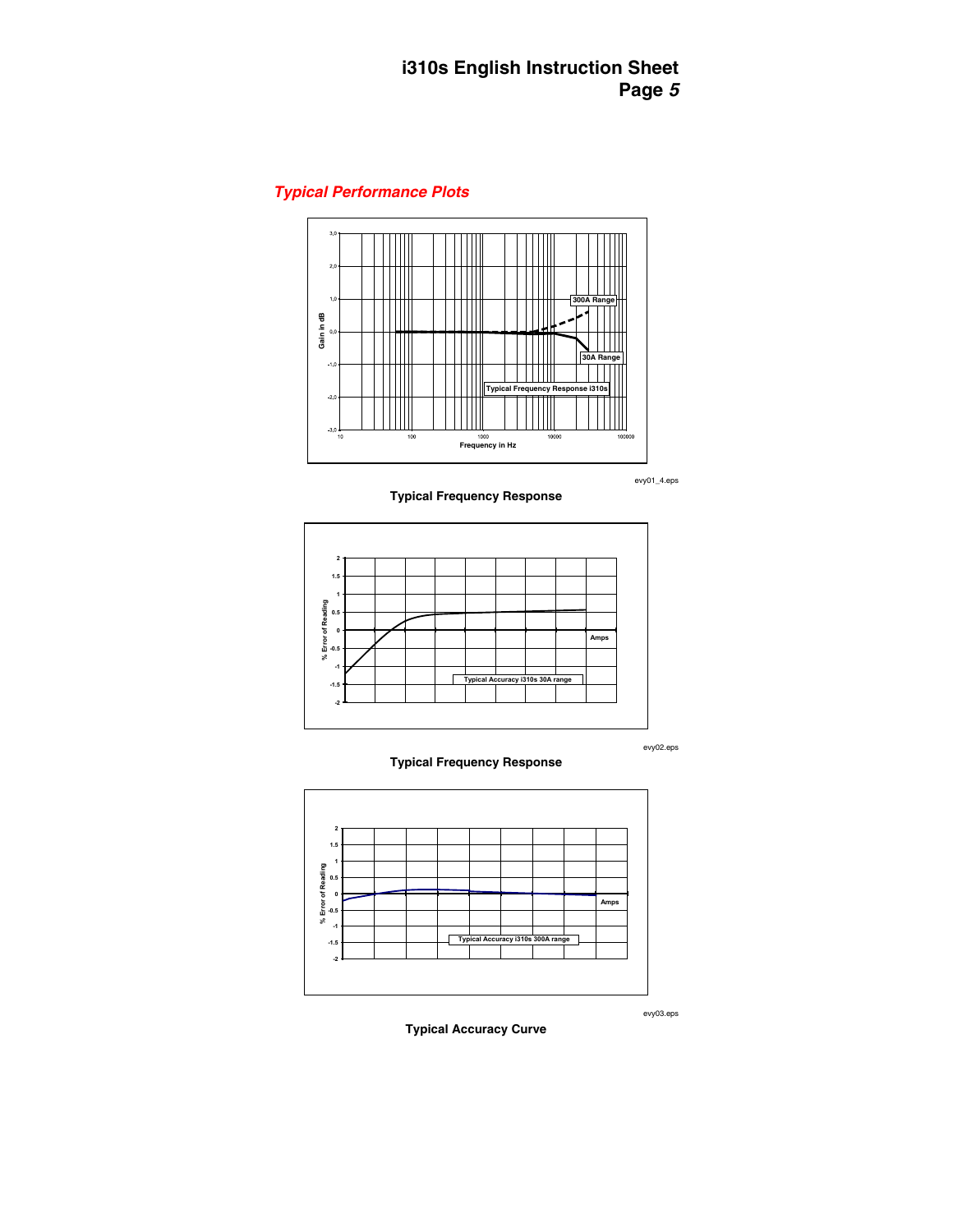## *Operating Instructions*



## **Figure 1. i310s AC/DC Current Clamp**  WX **Warning**

**To avoid injury, when using the Clamp, ensure that your fingers are behind the protective barrier as shown in Figure 1.** 

**Do not use the Clamp if any part, including the lead and connector(s), appears to be damaged or if a malfunction of the instrument is suspected.** 

#### *Switch On*

Switch the Clamp to the required current range, and check that the LED is lit. The LED starts flashing when the battery voltage is too low for normal operation and warns the user that it requires changing. This procedure is described below.

## *Zero Adjustment*

The output zero offset voltage of the Clamp may change due to thermal shifts and other environmental conditions. To adjust the output voltage to zero, depress the thumbwheel and rotate. Ensure that the Clamp is away from the current carrying conductor whilst the adjustment is made.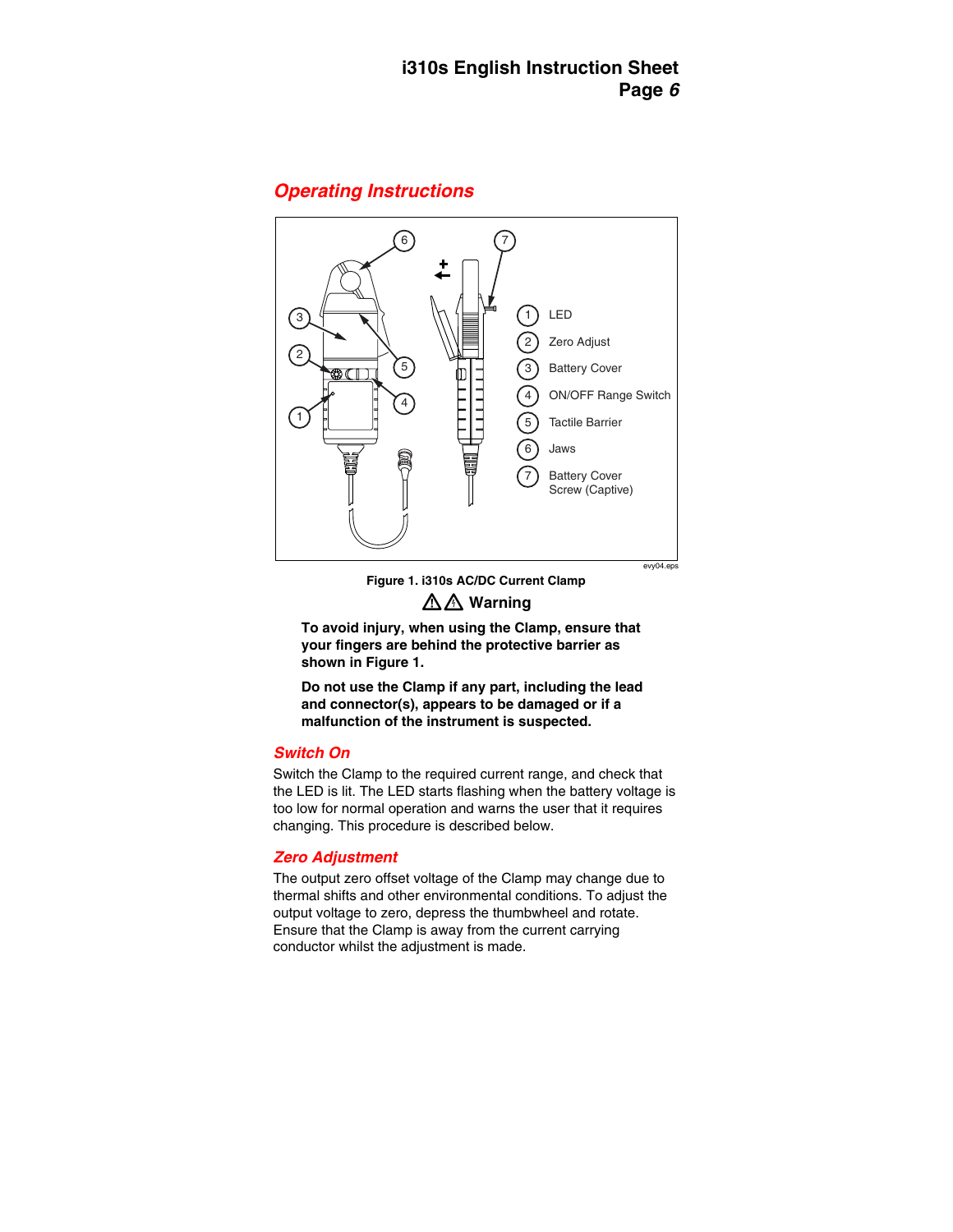#### *Current Measurement*

- 1. Switch on the Clamp to the required current range and check that the LED is lit.
- 2. Connect the output lead to an oscilloscope, multimeter, or other measuring equipment.
- 3. If necessary, adjust the Clamp output voltage to zero as described in section *Zero Adjustment*.
- 4. Clamp the jaw around the conductor ensuring a good contact between the closing faces of the jaws.
- 5. Observe and take measurements as required. Positive output indicates that the current flow is in the direction shown by the arrow on the Clamp.

## *Maintenance*

## *Cleaning*

Clean the case periodically by wiping it with a damp cloth and detergent. Do not use abrasive cleaners or solvents. Do not immerse the Clamp in liquids.

## *Battery Replacement*

# WX **Warning**

**To avoid personal injury, always ensure the Clamp is removed from any live electric circuit, and leads are disconnected before removing the battery cover.** 

**Never operate the Clamp without the battery cover fitted.** 

The red LED will flash when the minimum operating voltage is approached. Refer to Figure 1. Use the following procedure:

- 1. Unclamp from the conductor, turn it off using the  $On -$ Off switch and disconnect the output leads, from external equipment.
- 2. Loosen the captive screw that secures the battery cover. Lift the cover through 30° and pull it clear of the Clamp body as shown in Figure 1. The battery is then accessible. Replace the battery and re-fit the battery cover and fasten the screw.

#### *Note*

*Replacement with other than the specified type of battery will invalidate the warranty.* 

*Fit only the type 9 V PP3 Alkaline (MN 1604).*